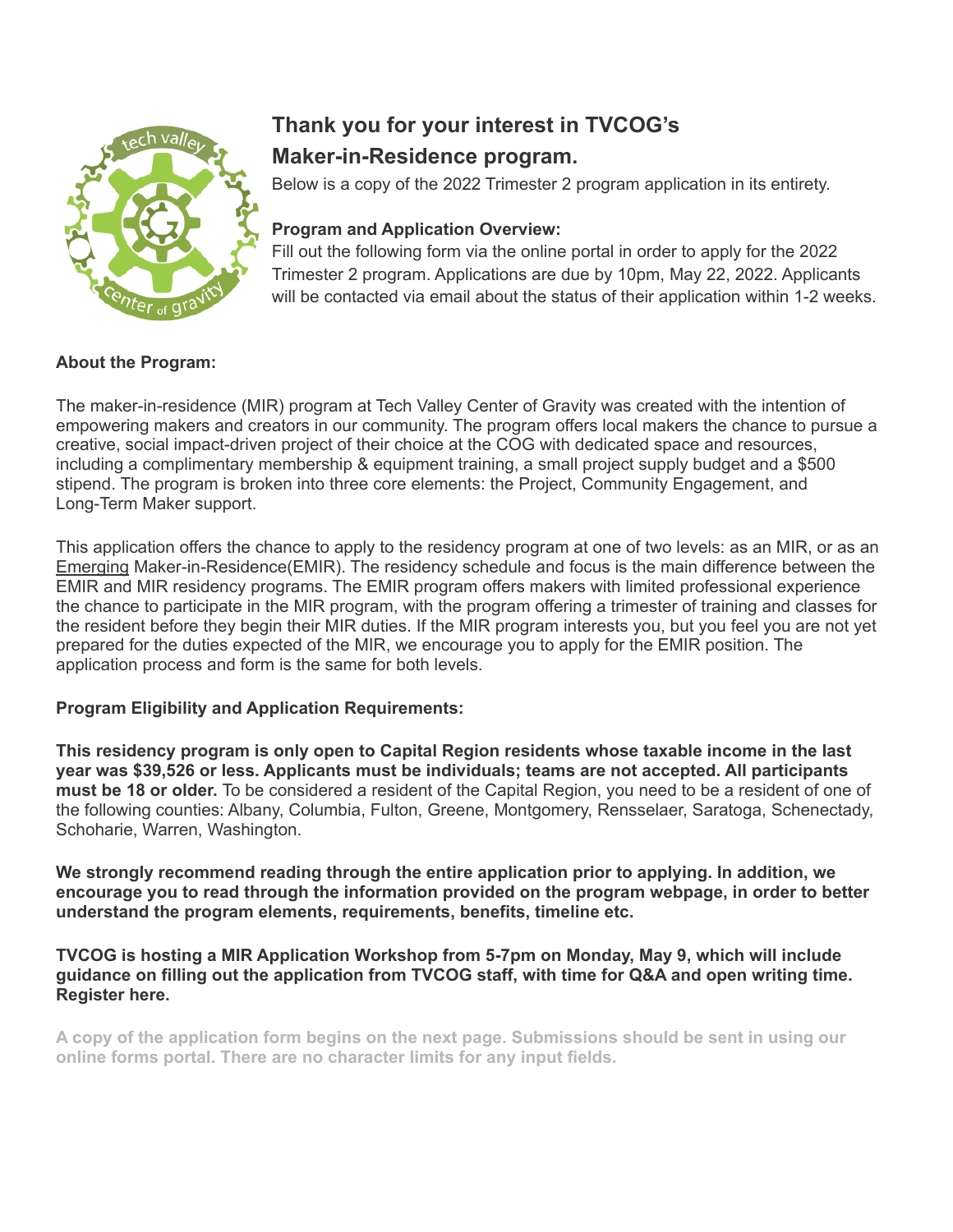## **Notice Regarding Personal Information:**

**All information provided in this section is confidential and will be provided to TVCOG staff only. The "Basic Information" and "Demographic Information" sections will not be included in the copies of the application provided to the selection committee, ensuring that all applicants remain anonymous in an effort to remove bias from our selection process.**

# **Basic Information(All Fields Required)**

**This residency program is only open to Capital Region residents whose taxable income in the last** year was \$39,526 or less. If your application indicates ineligibility, it will not be passed along to the **selection committee.**

## **Applicant Name:\***

This should be your preferred name, and does not need to match your ID.

Text Input Box

### **Pronouns:\***

Text Input Box

### **Email Address:\***

Text Input Box

## **Mailing Address:\***

Text Input Box

### **Phone Number:\***

Text Input Box

### **Financial Eligibility\***

Please provide your annual taxable income as of last year. Please note, we reserve the right to request proof of income upon acceptance into the program. This information will be kept confidential.

Text Input Box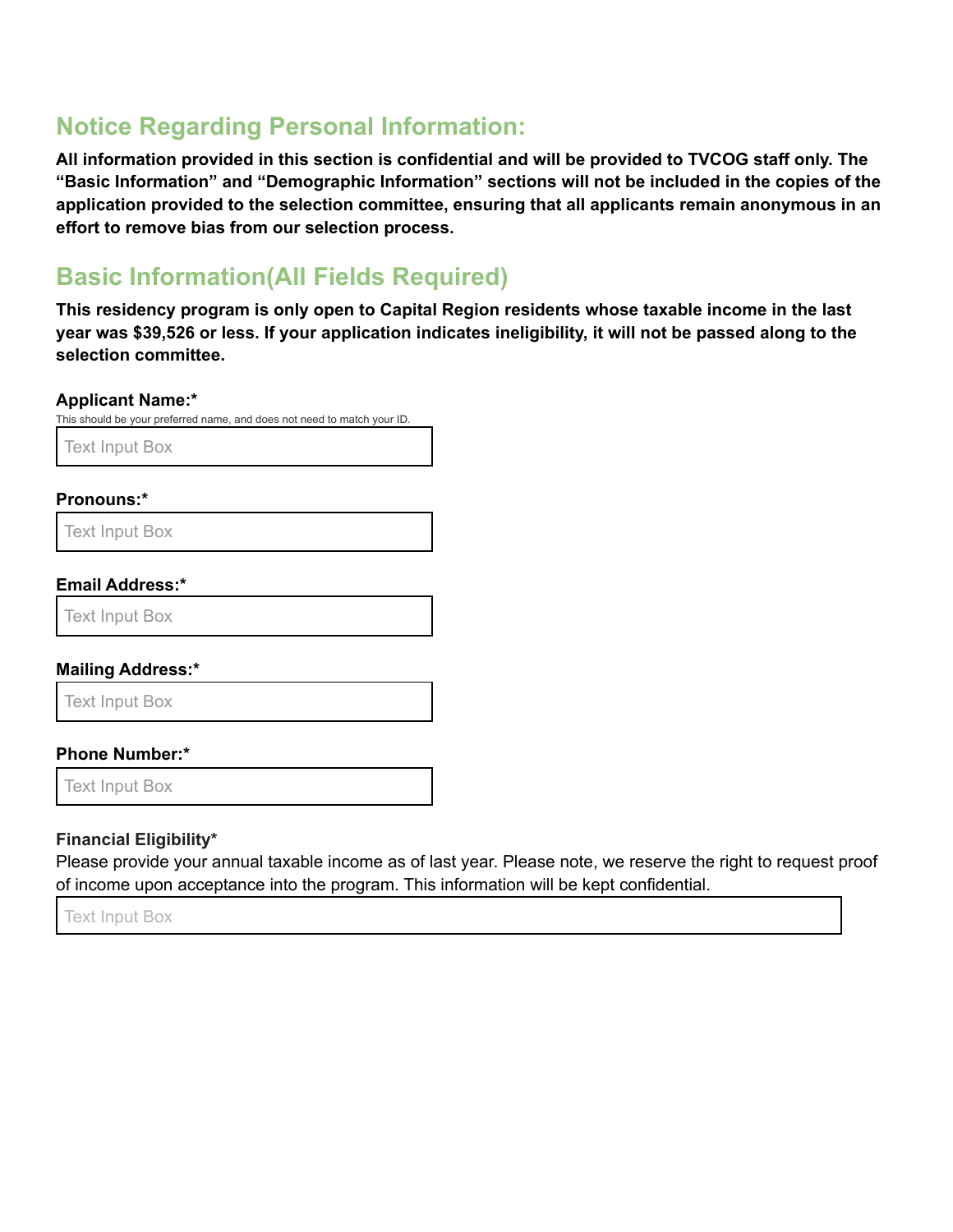# **Demographic Information (All Fields Optional)**

**The following questions are completely voluntary, and are for grant reporting and informational** purposes only. If you would prefer not to answer, you can just leave the field blank. All answers will be **kept completely confidential.**

**In your own words, how would you describe your race and/or ethnicity?**

Text Input Box

## **Do you identify as a member of the LGBTQIA+ Community?**

Text Input Box

## **Birth Date**

| __ | __ |  |  |
|----|----|--|--|

## **What is your current employment status?**

Text Input Box

## **About the Maker (Required)**

This program will look different for everyone who participates in it, but no matter the Maker, the residency remains a collaborative, community-focused program. Our Maker Residents are expected to be an active member of our community, represent us in various media, and collaborate with staff throughout the duration of their program. So, we want to take this chance to learn a little more about you, and why you would be a good fit in this program.

## **Which level of residency are you applying to?\***

TVCOG reserves the right to offer program entry at a different level than the one selected on the application.

- Maker–in-Residence
- □ Emerging Maker-in-Residence

### **Maker Statement\***

Tell us a little about yourself! Please provide us with a short (3-5 paragraph) "Maker Statement," introducing us to you and your work. We want to know about your background, the kinds of things you make, and your philosophy as a Maker.

Answers can be provided as attachments, or entered directly into the text box. You do not need to provide both. In addition, while this section of the form is designed for written answers, if you feel that you can better *answer via a different format or medium (video, presentation, etc.) please feel free to do so.*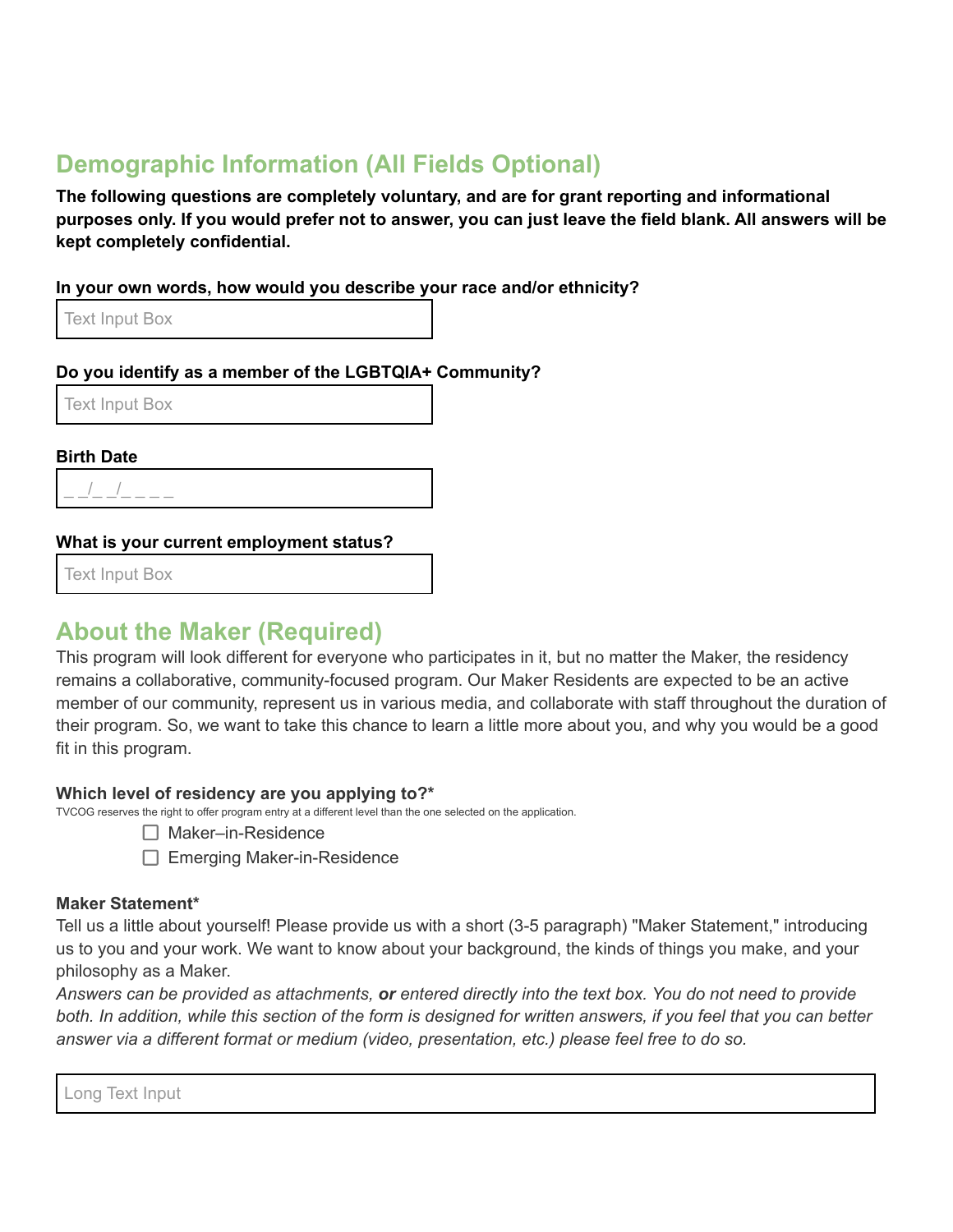### File Upload Link

#### **Program Interest\***

Tell us a little bit about why you want to join our community as our MIR or EMIR. Why are you interested in being a part of this program? What skills do you hope to gain and/or share? **How will participating in this residency support you on your personal creative journey?**

If you would like, you may provide a short statement of financial need in this section.

Answers can be provided as attachments, or entered directly into the text box. You do not need to provide both. In addition, while this section of the form is designed for written answers, if you feel that you can better *answer via a different format or medium (video, presentation, etc.) please feel free to do so.*

| Long Text Input  |  |
|------------------|--|
|                  |  |
|                  |  |
|                  |  |
| File Upload Link |  |

### **Schedule Availability\***

This program offers a flexible schedule, and time requirements vary depending on the project, but the MIR will need to be available to meet with TVCOG staff during regular business hours several times during the program. Our office hours are 11am-4pm, Monday-Friday.

In order to help us design the right program schedule for you, please tell us a little bit about your current schedule/availability.

Text Input Box

### **Portfolio\***

Please provide a portfolio of projects you have completed in the past. Please note that this does not need to be a professional-grade portfolio; we are just looking to gather information about your skill level and the types of projects you create. We recommend sharing at least 5 projects with us in order to help us get a better sense of your work.

File Upload Link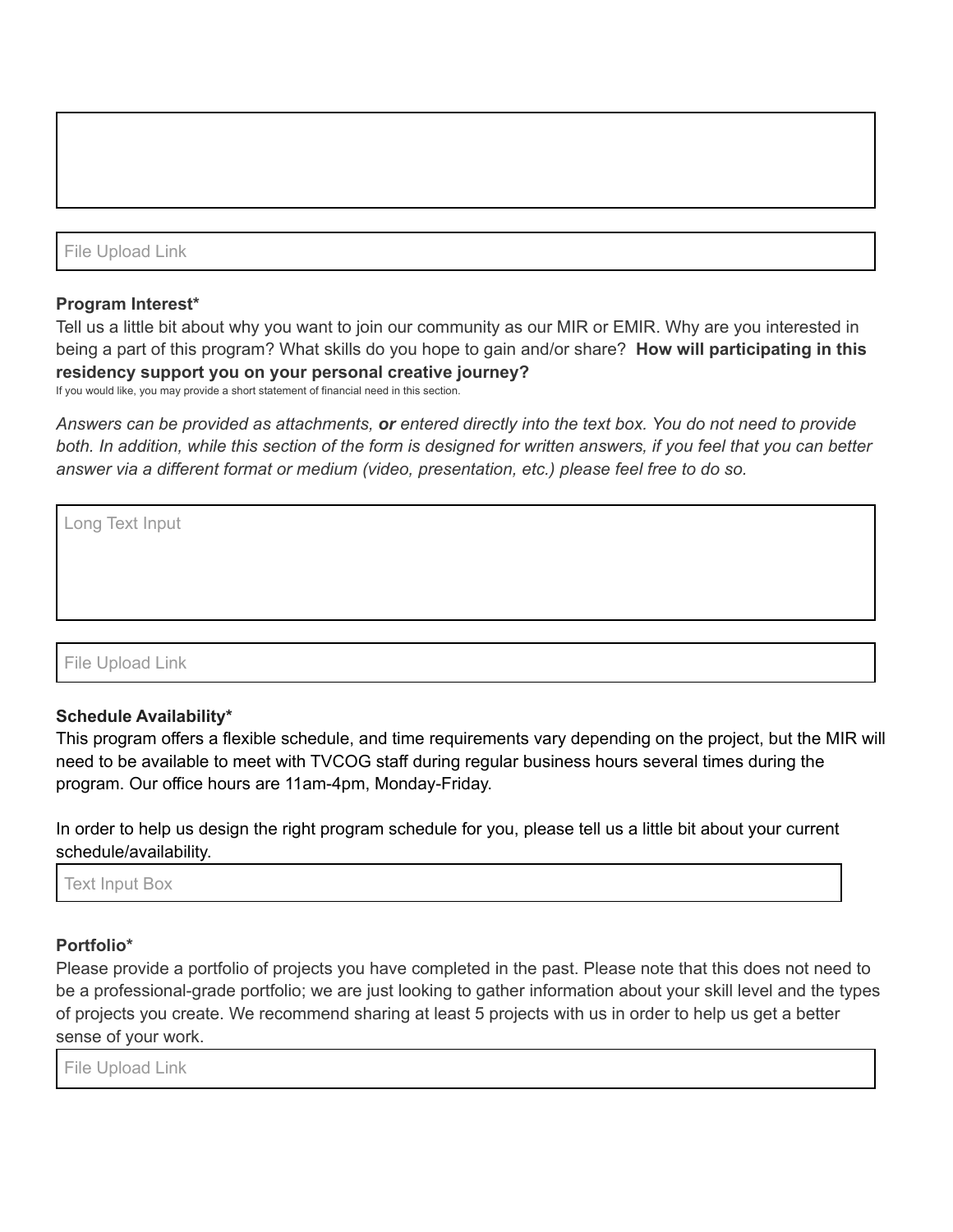## **About the Residency (Required)**

The main requirements of your residency will be completing your signature Maker Project (a project of your own choosing) and completing the Community Engagement requirement, which will take the form of free workshops/seminars/events designed to share your skills with the public. In addition, our Maker Residents will serve as active media ambassadors for TVCOG.

In this section, we ask you to provide your vision for your residency. We want to know what the **program could look like for you, keeping in mind the core elements of the program.**

### **The Project Proposal\***

What project would you like to pursue here during your residency? **Please provide a detailed project proposal.** Assume a dedicated project materials budget of \$400 and 24/7 access to all machinery in the general makerspace and in the Prototyping Center. Sketches, computer renderings and rough project timelines are encouraged. .

**Project proposals should be for creative, social-impact driven projects that make use of multiple work zones here at TVCOG.** To find out more details about the equipment we have available, [please](https://www.tvcog.net/facility/makerspace-technology-zones) check our [website](https://www.tvcog.net/facility/makerspace-technology-zones) here.

| Long Text Input |  |  |
|-----------------|--|--|
|                 |  |  |
|                 |  |  |

File Upload Link

## **TVCOG Equipment You Plan to Use\***

Which work zones will you be making use of to complete your project?

| $\Box$ Woodshop      | $\Box$ Electronics        |
|----------------------|---------------------------|
| $\Box$ Metalshop     | $\Box$ Glass Arts         |
| $\Box$ Laser Cutting | $\Box$ Fiber Arts         |
| $\Box$ 3D Printing   | $\Box$ Prototyping Center |
| $\Box$ Welding       | $\Box$ Model Shop         |
|                      |                           |

### **Community Engagement and Skill Sharing\***

Your community engagement element should make use of your project and the skills you've honed during project creation. For example, if your Maker Project was a sculptural piece, you might decide to host a series of free workshops exploring the process that you used. The Community Engagement element will be planned and designed by the Resident in conjunction with TVCOG staff.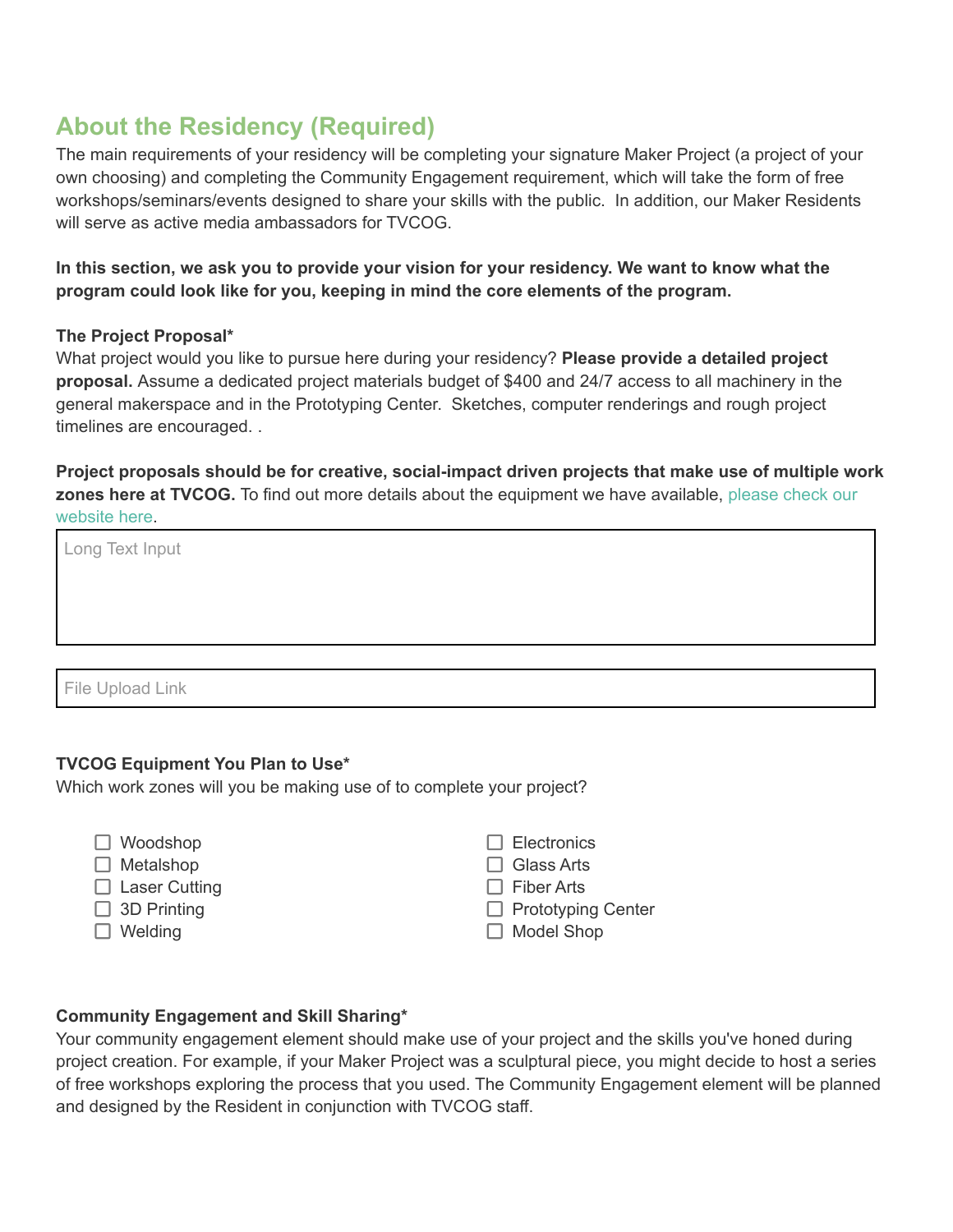## **Do you have any prior experience teaching or leading workshops? If so, please elaborate.\***

Long Text Input

**Provide an outline of 1-3 possible workshops you could develop as part of your residency. Assume a dedicated workshop materials budget of \$200, and include information on intended audience and projected learning outcomes for the workshops.**

Long Text Input

# **Additional Information (Optional)**

### **Open Share**

Please share anything else that you feel would help us get to know you better. If you have a resume or reference letters to share, attach them here. If you have follow-up questions about the program, you may also enter those in the text field below.

Not sure what else to share? This field is completely voluntary and can be left blank. Examples of information you could decide to provide include: curriculum you've developed in the past, links to your website or social media, your resume, personal and professional references, a statement of financial need, or anything else that gives us more insight into you as a Maker! These materials are highly encouraged, especially for individuals applying to the MIR level.

Long Text Input

File Upload Link

## **Final Steps!**

## **Maker In Residence Program Agreement\***

This is not an offer of employment, and as a "Maker-in-Residence" (MIR) or "Emerging Maker-in-Residence" (EMIR) you will be considered an independent contractor. The MIR/EMIR is also considered a member of the Tech Valley Center of Gravity (TVCOG) and as such will be expected to abide by all TVCOG membership policies.

By entering my initials below, I agree to the terms of TVCOG'S MIR program as stated above if accepted.